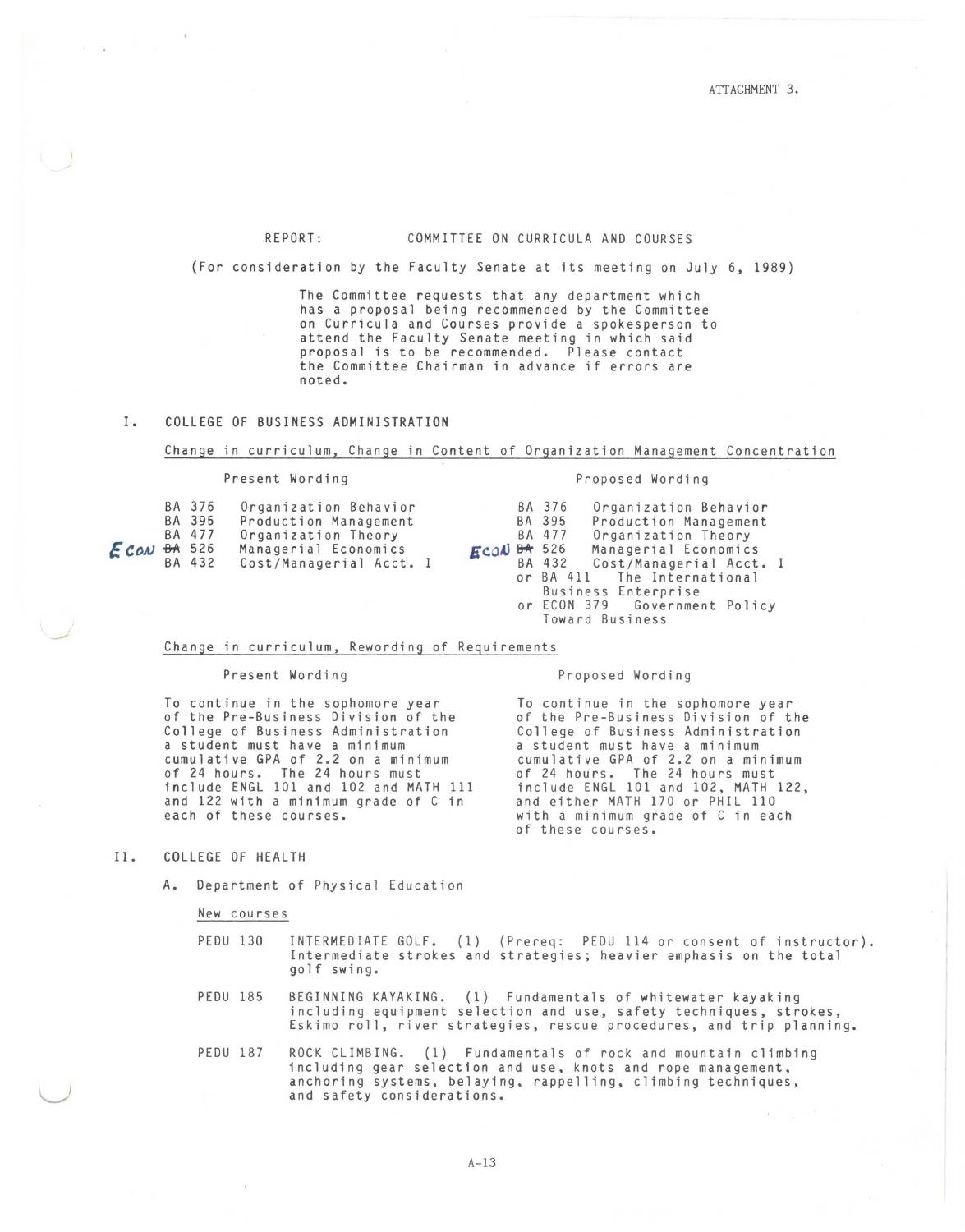#### III. COLLEGE OF HUMANITIES AND SOCIAL SCIENCES

A. Department of English

Deletion

ENGL 430 A,B,C,D STUDIES IN LITERARY THEORY. (3)

New Courses

ENGL 440 PRINCIPLES OF MODERN LITERARY THEORY. (3) Major 20th-century approaches to texts, from New Criticism to the present.

 $\label{eq:1} \begin{array}{ccccc} \mathbf{a}_1 & & & & \\ & \mathbf{c}_1 & & & \\ & \mathbf{c}_2 & & & \mathbf{c}_2 \\ \end{array}$ 

- ENGL 441 HISTORY OF LITERARY CRITICISM. (3) Discussions of literary problems from Plato to the 20th century.
- ENGL 449 SPECIAL TOPICS IN THEORY. (3) Approaches to criticism, such as feminism, Marxism, semiology, deconstruction, New Historicism, cultural materialism, and others; or genre, such as narrative, poetry, drama, and others.

Change in Number

FROM: ENGL 609 SPECIAL TOPICS IN COMPOSITION. (3)

TO: ENGL 690 SPECIAL TOPICS IN COMPOSITION. (3)

B. Department of Geography

New Course

GEOG 547 FLUVIAL GEOMORPHOLOGY. (3) Introduction to landforms and processes<br>associated with flowing water at the earth's surface. Hydrology, sedimentology, and theories of channel formation and drainage basin  $\mathbb{F}_2$ evolution.

C. Department of Latin American Studies Program

New Course

LASP 398 SELECTED TOPICS. (3) Selected Topics on Latin America. May be repeated for credit under different suffix.

Change in title, prerequisites, and description

FROM: LASP 496 SEMINAR. (3) Study in depth of a topic on Latin America to be selected by the Program Coordinator in consultation with the committee. Lectures, readings, and discussions provided by representatives of the participating departments. Content, teaching, and research materials will be in Spanish or Portuguese whenever feasible. Credits earned in this course may be counted toward the departmental major requirements.

TO: LASP 496 SENIOR SEMINAR. (3) (Prereq: 12 hours of coursework in LASP or permission of instructor) Study in depth of a topic on Latin America.

D. Department of Sociology

New Course

socv 322 SOCIOLOGY OF SUICIDE. (3) An introductory survey of the social aspects of suicidal behaviors and attitudes.

IV. COLLEGE OF JOURNALISM

Change in prerequisites

FROM: JOUR 503 ADVANCED TELEVISION PROGRAMMING. (3) (Prereq: senior standing, JOUR 326/326L, and either 434/434L or 452/452L or equivalent)

TO: JOUR 503 ADVANCED TELEVISION PROGRAMMING. (3) (Prereq: JOUR 326/326L; 327; and either 434/434L or 452/452L or equivalent; and senior standing)